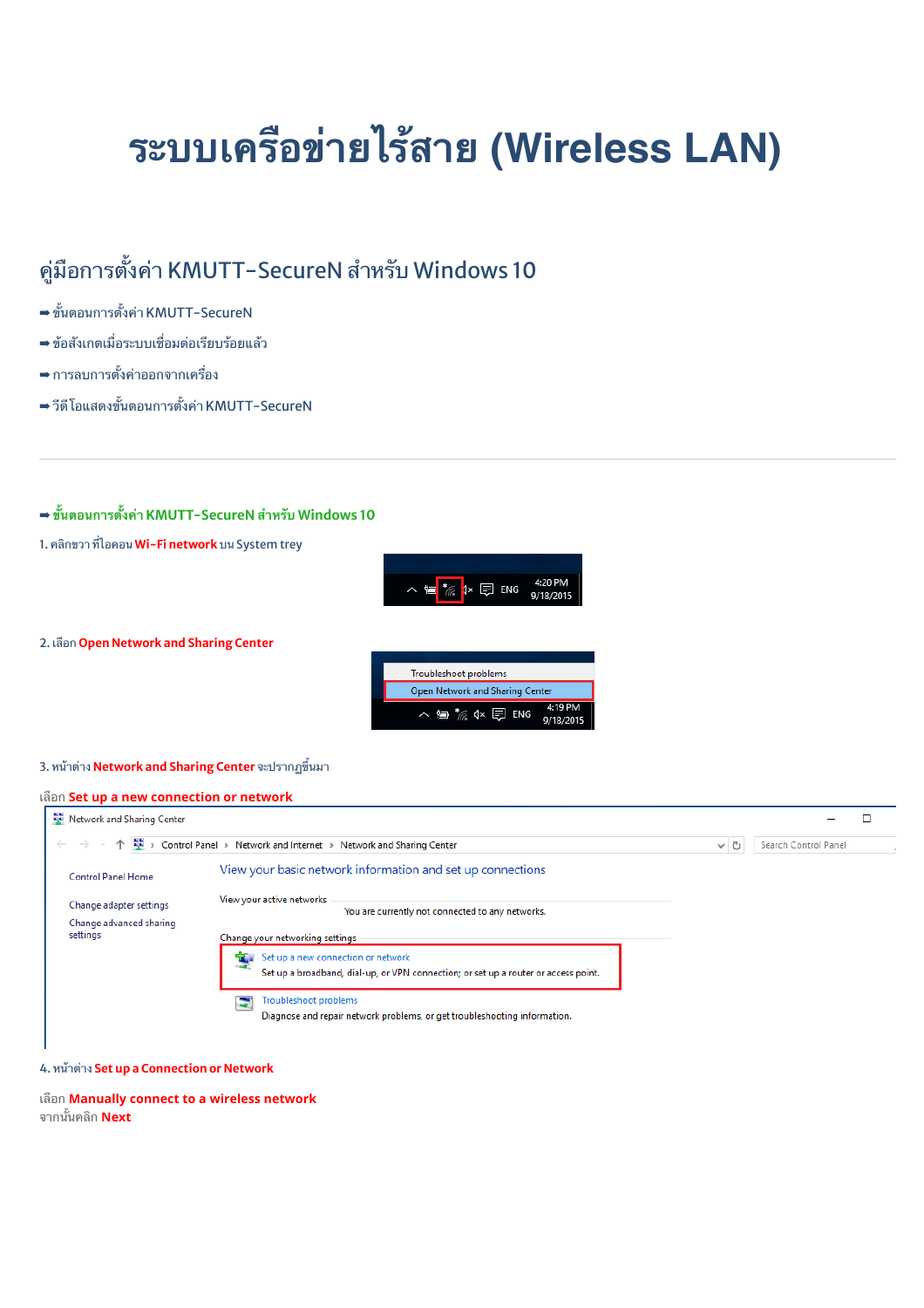

#### 5. หน้าต่าง Manually connect to a wireless network ให้ตั้งค่าดังนี้

|                                       | Network name: KMUTT-SecureN (ระบุตัวอักษรพิมพ์ใหญ่ และพิมพ์เล็กให้ชัดเจน) |
|---------------------------------------|---------------------------------------------------------------------------|
| Security type: <b>WPA2-Enterprise</b> |                                                                           |
| Encryption type: AES                  |                                                                           |
| จากนั้นคลิก <mark>Next</mark>         |                                                                           |
|                                       |                                                                           |

| Network name:           | <b>KMUTT-SecureN</b>                                                          |
|-------------------------|-------------------------------------------------------------------------------|
| Security type:          | WPA2-Enterprise                                                               |
| <b>Encryption type:</b> | <b>AES</b>                                                                    |
| Security Key:           | <b>Hide characters</b>                                                        |
|                         | $\sqrt{\ }$ Start this connection automatically                               |
|                         | Connect even if the network is not broadcasting                               |
|                         | Warning: If you select this option, your computer's privacy might be at risk. |

#### 6. เลือก Change connection settings

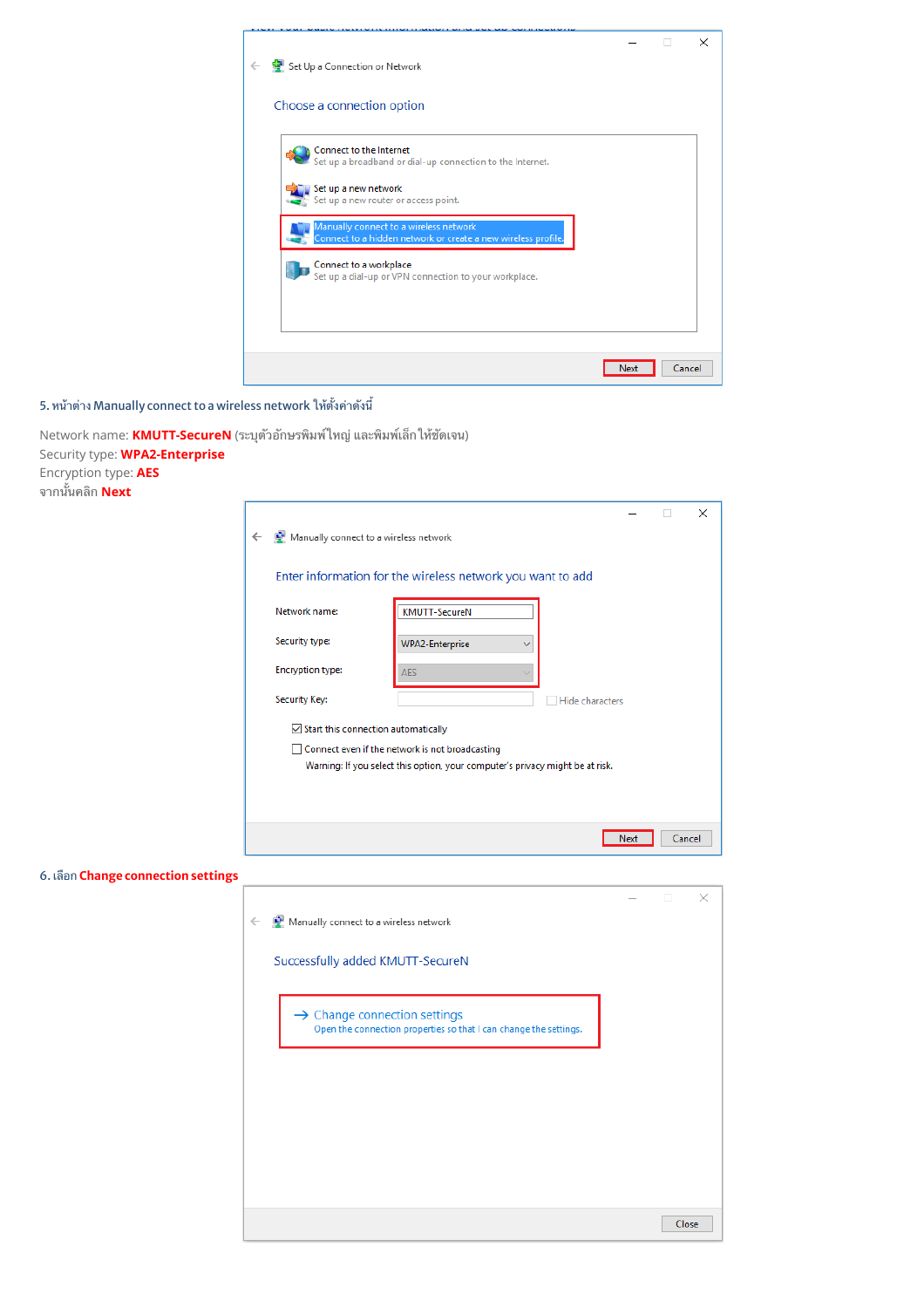## 7. เลือกแท็ก Security ให้ตรวจสอบการตั้งค่าดังนี้

# Security type: **WPA2-Enterprise**

| Encryption type: AES |  |
|----------------------|--|
|----------------------|--|

P Choose a network authentication method: **Microsoft: Protected EAP (PEAP)**

| SOTT: Protected EAP (PEAP)                                                                                                                           |   |  |  |
|------------------------------------------------------------------------------------------------------------------------------------------------------|---|--|--|
| <b>KMUTT-SecureN Wireless Network Properties</b>                                                                                                     | × |  |  |
| Connection Security                                                                                                                                  |   |  |  |
| Security type:<br>WPA2-Enterprise<br>Encryption type:<br><b>AES</b>                                                                                  |   |  |  |
| Choose a network authentication method:<br>Microsoft: Protected EAP (PEAP)<br>Settings<br>$\sqrt{}$ Remember my credentials for this connection each |   |  |  |
| time I'm logged on                                                                                                                                   |   |  |  |
| Advanced settings                                                                                                                                    |   |  |  |
| OK<br>Cancel                                                                                                                                         |   |  |  |

## 7.1 คลิก **Settings**

หน้าต่าง Protected EAP properties จะปรากฏ

ี **เอา เครื่องหมายถูก** หน้า verify the server's ientity by validating the certificate ออก

# จากนั้นคลิก **OK**

| <b>KMUTT-SecureN Wireless Network Properties</b>                                                                                                                           | $\times$ | <b>Protected EAP Properties</b>                                                                                                                                                                                                                                                                                                                                                | $\times$ |
|----------------------------------------------------------------------------------------------------------------------------------------------------------------------------|----------|--------------------------------------------------------------------------------------------------------------------------------------------------------------------------------------------------------------------------------------------------------------------------------------------------------------------------------------------------------------------------------|----------|
| Connection Security<br>Security type:<br>WPA2-Enterprise<br>$\checkmark$                                                                                                   |          | When connecting:<br>Verify the server's identity by validating the certificate                                                                                                                                                                                                                                                                                                 |          |
| Encryption type:<br><b>AES</b><br>$\checkmark$                                                                                                                             |          | Connect to these servers (examples:srv1;srv2;.*\.srv3\.com):<br>Trusted Root Certification Authorities:                                                                                                                                                                                                                                                                        |          |
| Choose a network authentication method:<br>Microsoft: Protected EAP (PEAP)<br>Settings<br>$\sqrt{}$ Remember my credentials for this connection each<br>time I'm logged on |          | <b>Baltimore CyberTrust Root</b><br>Class 3 Public Primary Certification Authority<br>DigiCert High Assurance EV Root CA<br>Equifax Secure Certificate Authority<br><b>GeoTrust Global CA</b><br>GTE CyberTrust Global Root<br>Microsoft Root Authority<br>v<br>$\rightarrow$<br>∢<br>Notifications before connecting:<br>Tell user if the server's identity can't be verified |          |
| Advanced settings<br>OK<br>Cancel                                                                                                                                          |          | Select Authentication Method:<br>Secured password (EAP-MSCHAP v2)<br>Configure<br><b><del>○</del></b> Enable Fast Reconnect<br>Disconnect if server does not present cryptobinding TLV<br>Enable Identity Privacy                                                                                                                                                              |          |
|                                                                                                                                                                            |          | OK<br>Cancel                                                                                                                                                                                                                                                                                                                                                                   |          |

## 7.2 คลิก **Advanced settings**

ูแท็บ 802.1X Settings

j**เค1องหมาย4ก**หSา Specify authentication mode:

เRอก **User authentication**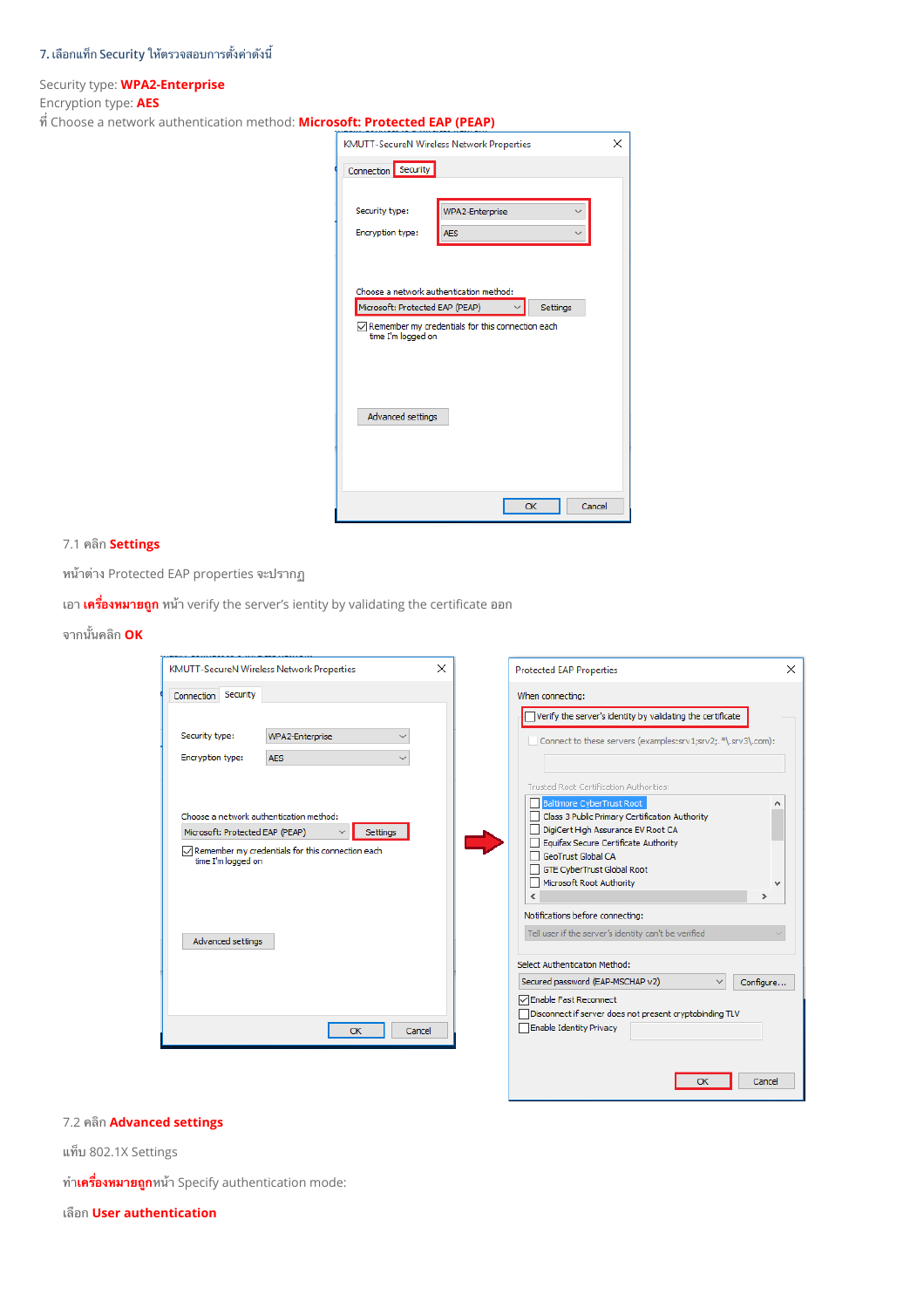#### คลิก Save credentials

7.2.1 หน้าต่าง Windows Security

ระบุ username และ Password

Username: username.xxx (ชื่อผู้ใช้ เช่น username.sur หรือ 5xxxxxxx ต้องระบุ ให้ชัดเจน)

Password: \*\*\*\*\*\*\* (รหัสผ่านผู้ใช้งาน ต้องระบุให้ถูกต้อง)

#### ิจากนั้นคลิก **OK**



ุ คลิก **OK** ทั้งหมด เพื่อบันทึกการตั้งค่า

8. คลิกซ้าย ที่ไอคอน Wi-Fi network บน System trey

คลิก KMUTT-SecureN จากนั้นเลือก Connect

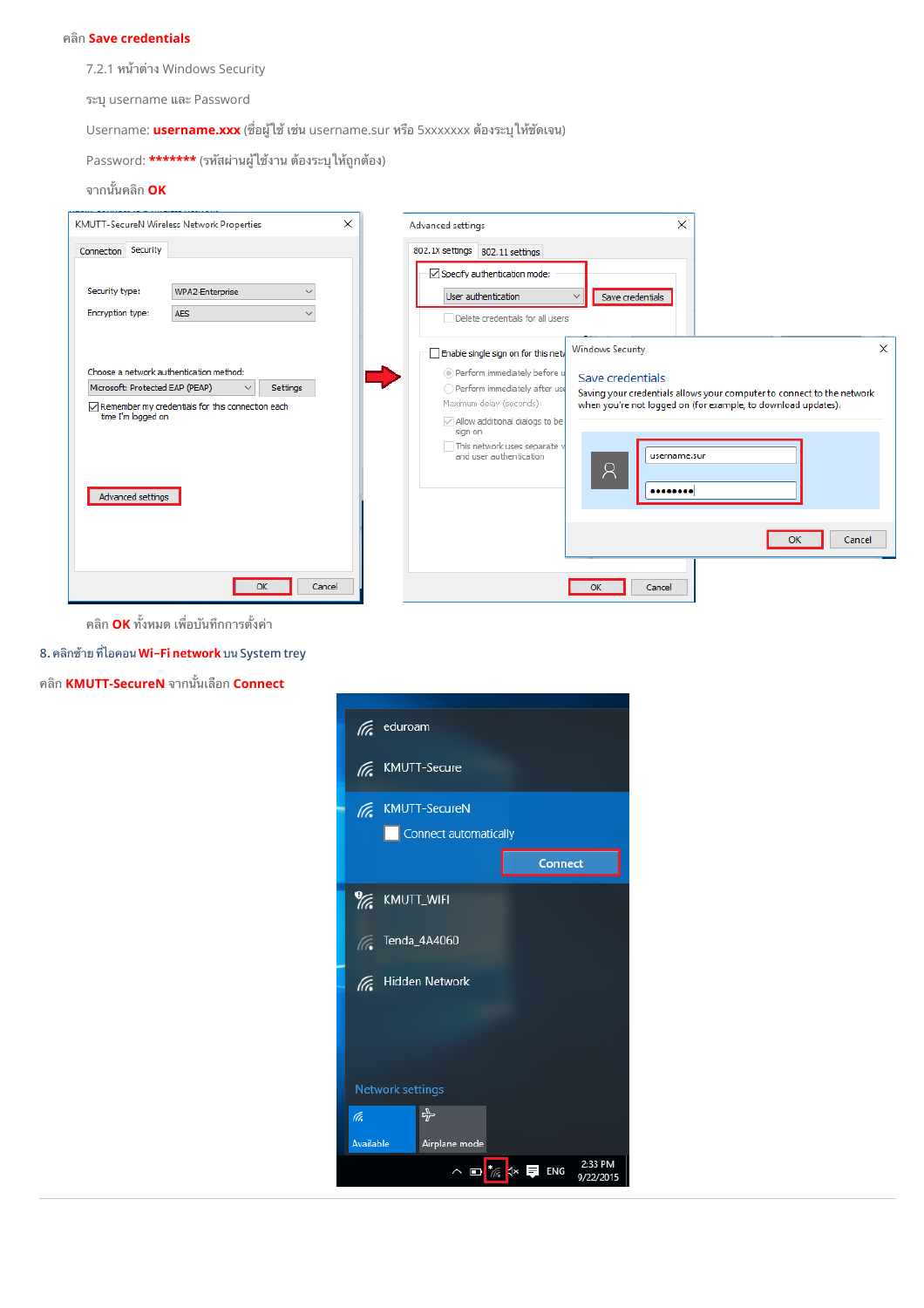# ⇒ข้อสังเกตเมื่อระบบเชื่อมต่อเรียบร้อยแล้ว

#### วิธีที่ 1

- 1. คลิกซ้าย ที่ไอคอน Wi-Fi network บน System trey
- 2. ตรวจสอบ KMUTT-SecureN มีคำว่า Conected ปรากภ



## วิธีที่ 2

- 1. คลิกขวาที่ Start เมนูด้านล่างซ้ายมือของจอ
- 2. เลือก Command Prompt



3. พิมพ์คำสั่ง netsh wlan show profiles ที่ User Profiles จะปรากฏชื่อ KMUTT-Secure